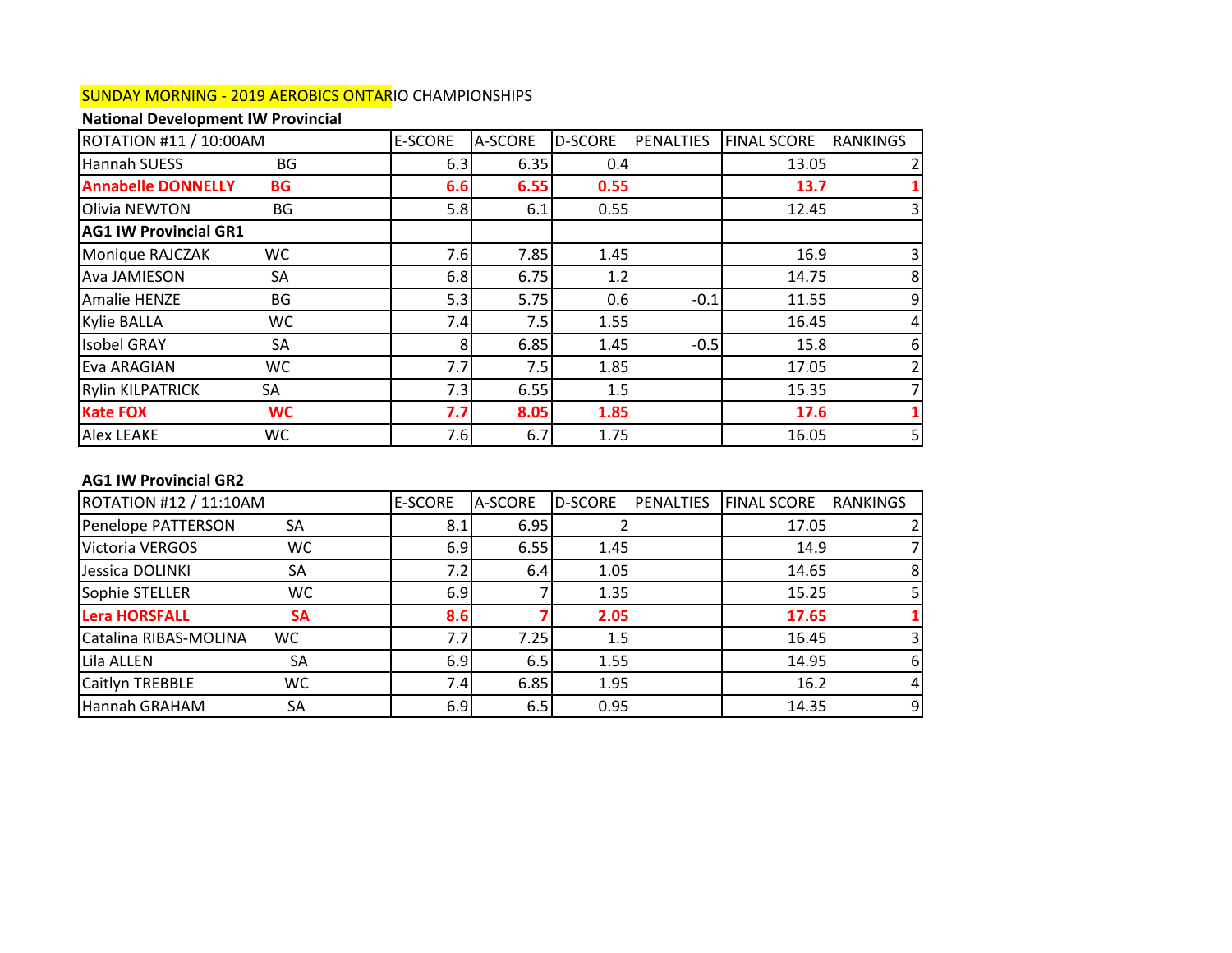## SUNDAY AFTERNOON -2019 AEROBICS ONTARIO CHAMPIONSHIPS

# **AG1 IW Provincial GR3**

| ROTATION #13 / 1:00PM |           | <b>E-SCORE</b> | A-SCORE | D-SCORE |        |       | <b>PENALTIES FINAL SCOFRANKINGS</b> |
|-----------------------|-----------|----------------|---------|---------|--------|-------|-------------------------------------|
| <b>Vanessa ROSS</b>   | WC        | 7.4            | 6.8     | 1.8I    | $-0.5$ | 15.5  |                                     |
| Sophia CHAREUNSOUK    | WC.       | 7.3I           | 6.86    | 1.5     |        | 15.66 |                                     |
| <b>Reese PRAY</b>     | SA        | 7.6I           | 6.5     | 1.4     |        | 15.5  |                                     |
| Juliana SKALJIN       | WC        | 6.8            | 6.73    | 1.35    |        | 14.88 | 61                                  |
| <b>Kaila CABRAL</b>   | <b>BG</b> | 8.1            | 6.66    | 1.3     |        | 16.06 |                                     |
| <b>Evie CARR</b>      | wc        | 7.4I           | 6.4     | 1.4     |        | 15.2  |                                     |

## **AG2 IW Provincial GR1**

| ROTATION #14 / 1:55PM          | <b>IE-SCORE</b> | A-SCORE | D-SCORE          | <b>PENALTIES FINAL SCOFRANKINGS</b> |    |
|--------------------------------|-----------------|---------|------------------|-------------------------------------|----|
| <b>Alliyah BORROWMAN</b><br>SA | 7.7             | 6.43    |                  | 16.33                               |    |
| Jenna NEIL<br>SA               |                 | 6.9     | 2.65             | 17.55                               |    |
| Niki MARSILLO<br>WC            | 7.9             | 7.3I    | 1.9 <sub>l</sub> | 17.1                                | 31 |
| <b>Olivia MERPAW</b><br>SΑ     | 7.5             | 6.26    | 1.05             | 13.81                               | 61 |
| <b>Briana PANDOHIE</b><br>BG   | 6.8             | 6.2     | 1.45             | 14.45                               |    |
| <b>Abby COOK</b><br>WC.        | 7.6I            | 8.1     | 2.35             | 18.05                               |    |

## **AG2 IW Provincial GR**

| <b>ROTATION #15 / 2:30PM</b>                | <b>E-SCORE</b> | <b>A-SCORE</b> | D-SCORE          | <b>PENALTIES FINAL SCOFRANKINGS</b> |                |
|---------------------------------------------|----------------|----------------|------------------|-------------------------------------|----------------|
| <b>Grace LOCKETT</b><br><b>SA</b>           | 8.3            | 6.73           | 2.3 <sub>1</sub> | 17.33                               |                |
| WC.<br><b>Ava GIANNETTI</b>                 |                | 6.86           | $1.5\,$          | 15.36                               |                |
| Sophie BALL<br>SA                           | 7.8I           | 6.43           | 1.41             | 15.63                               | $\overline{4}$ |
| Olivia KIRKHAM<br>SA                        | 6.9            | 6.3            | $1.5\,$          | 14.7                                | 6              |
| Madeline ELLIOT<br>BG                       | 7.4            | 6.4            | 1.9              | 15.7                                | $\overline{3}$ |
| Isabella FAZZARI<br><b>WC</b>               | 7.2            | 7.16           | 2.55             | 16.91                               | $\overline{2}$ |
| <b>AG1 Provincial TR/GP</b><br><b>R# 15</b> |                |                |                  |                                     |                |
|                                             |                |                |                  |                                     |                |

**Ribas-Molina/Chareunsouk/Raajczak/Fox/Aragian 8.1 7.43 1.65 17.18 1**

Trebble/Balla/Vergos *(scratch) WC* 0